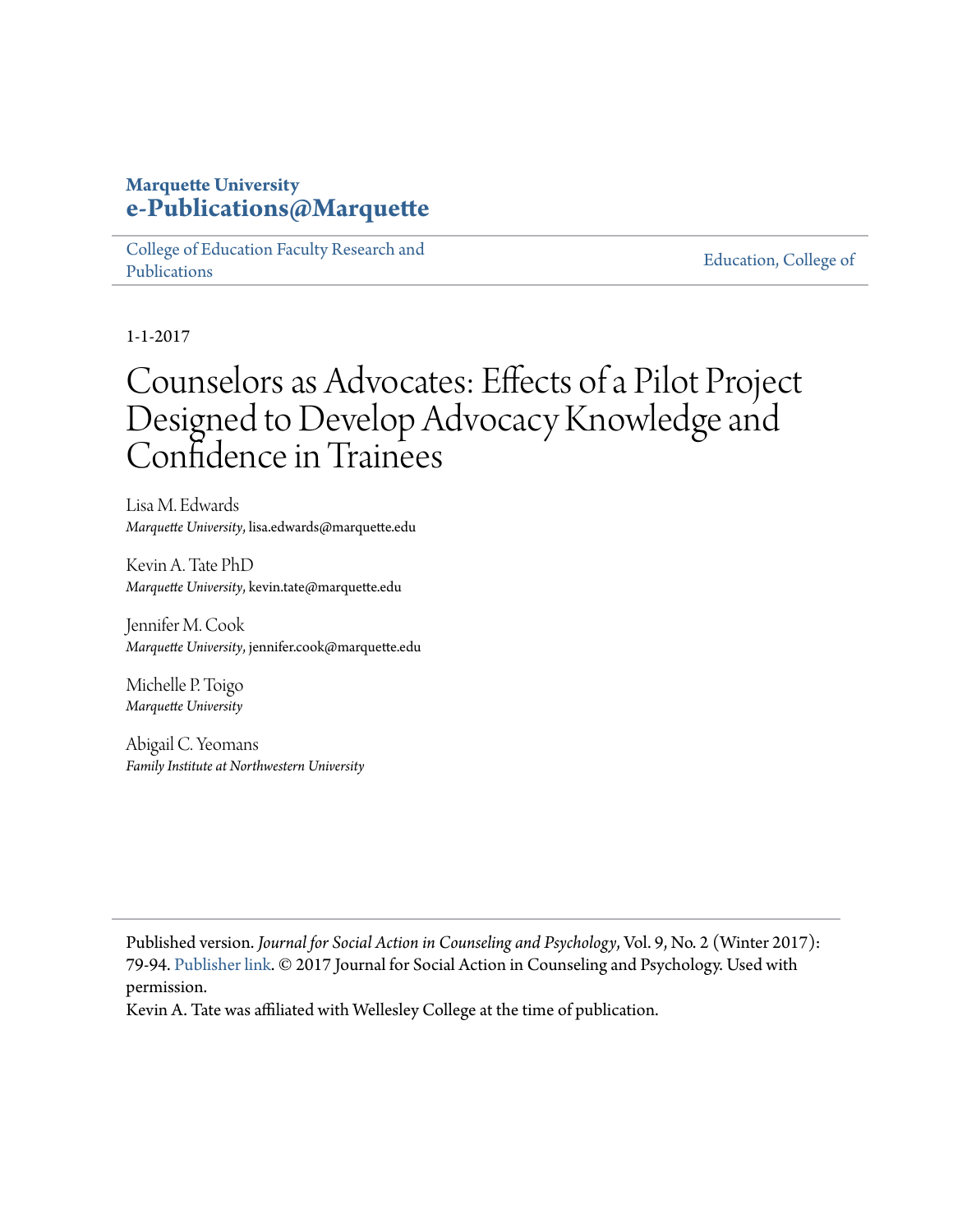# **Counselors as Advocates: Effects of a Pilot Project Designed to Develop Advocacy Knowledge and Confidence in Trainees**

**Lisa M. Edwards, PhD Marquette University**

**Kevin A. Tate, Ph.D., LPC Wellesley College**

**Jennifer M. Cook, Ph.D., LPC, NCC, ACS Marquette University**

**Michelle P. Toigo, M.S. Marquette University**

**Abigail C. Yeomans, M.S., LPC The Family Institute at Northwestern University**

# **Abstract**

*While there has been increased attention to advocacy within counseling and counseling psychology, it has been noted that trainees generally feel unprepared to engage in advocacy and do not participant e in this type of work to a large extent, even with increased age or professional experience). The qualitative study summarizes the findings of a project within a graduate multicultural counseling course designed to increase trainee knowledge and confidence related to advocacy. This project required students (N = 19) to complete individual advocacy projects in the community, with opportunities for self-reflection and evaluation of their progress throughout the semester. Student reflection responses about the effects of this project were analyzed using methods from Grounded Theory by a collaborative research team. This process resulted in a core category of responses that included expanded definitions of advocacy, increased self-confidence regarding advocacy work, obstacles encountered, and reactions to the course assignment. Implications and future directions are discussed.*

*Keywords:* Advocacy, Counselor Preparation, Multicultural, Social Justice, Training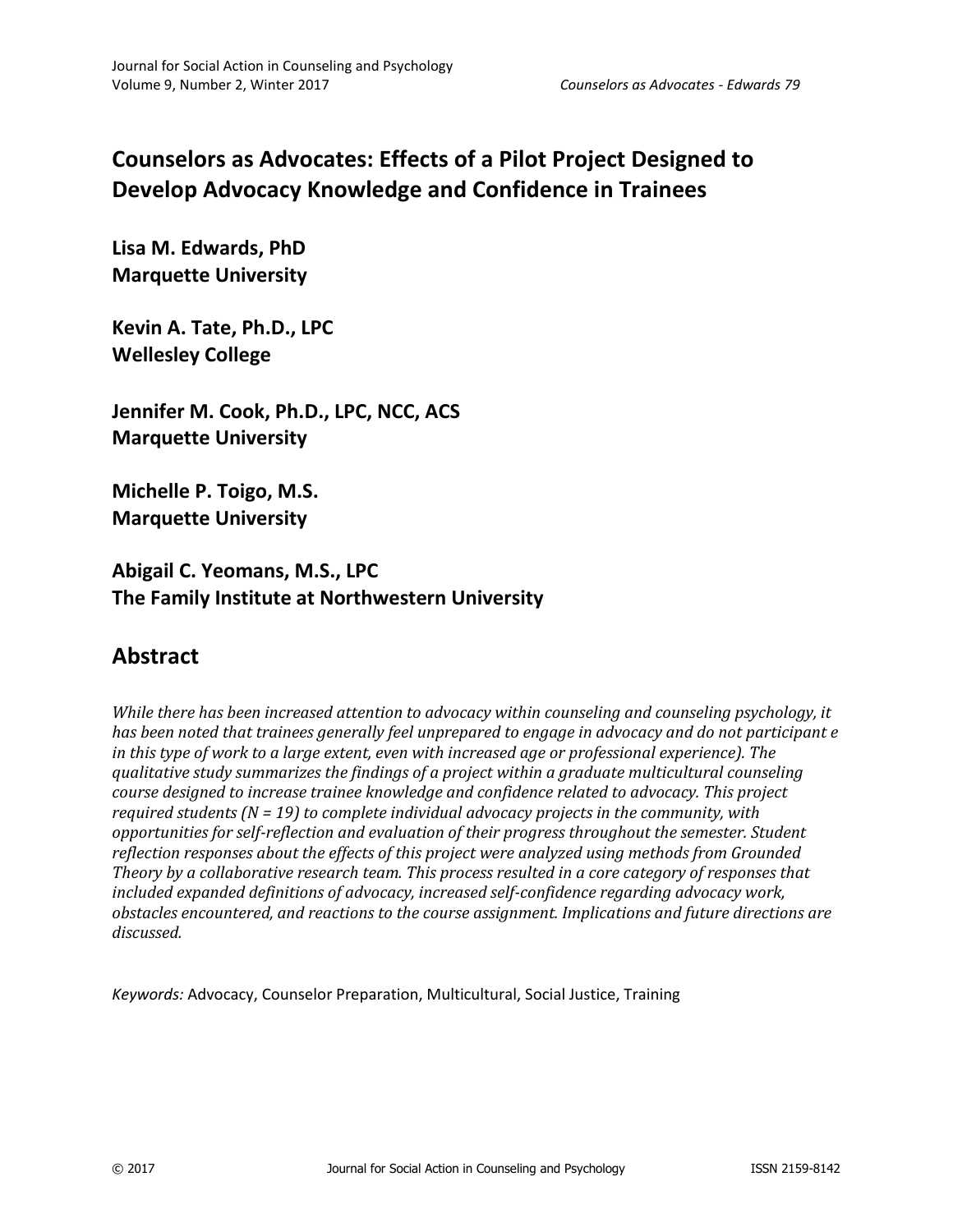#### **Introduction**

Advocacy can be considered the actions professionals take to promote social justice and enact change on the individual, group, and systemic levels (American Counseling Association [ACA], 2014; Toporek, Lewis, & Crethar, 2009). Advocacy includes using knowledge and skills related to understanding the impact of cultural and social factors on development, framing client's concerns within systems, becoming aware of clinicians' own biases, and working to remove systemic barriers to clients' well-being (Toporek & Liu, 2001). Several ethical standards and practice guidelines (e.g., ACA, 2014; APA, 2002; Ratts, Singh, Nassar-McMillan, Butler, & McCullough, 2015) charge counselors and psychologists to engage in advocacy, yet it has been noted that trainees generally feel unprepared to engage in advocacy (Steele, 2008). Furthermore, trainees do not participate in this type of work to a large extent, even with increased age or professional experience (Nilsson & Schmidt, 2005). Additionally, there is a dearth of research about how to teach counseling trainees about this topic and how to increase their confidence in their ability to conduct advocacy in the future (Bemak & Chung, 2011; Motulsky, Gere, Saleem & Tranthem, 2014; Murray, Pope & Rowell, 2010). Therefore, the current study was designed to explore the effects of a pilot advocacy project within a multicultural counseling graduate level course aimed to help counseling trainees develop advocacy knowledge and confidence.

In their conceptual article, Bemak and Chung (2011) noted that few training programs move beyond theoretical discussions of the importance of advocacy to action, even though Beer, Spanierman, Greene, and Todd's (2012) research demonstrated that counseling trainees have the desire for more training and advocacy opportunities than what they receive during their training programs. This lack of attention to the practical applications of advocacy training may be due to a limited of studies about how to teach these skills, given that researchers have noted there are few peer-reviewed articles that focus on pedagogical strategies to engage counseling and counseling psychology students in advocacy (Motulsky et al., 2014; Murray et al., 2010). To date, the majority of empirically investigated teaching strategies related to social justice or advocacy have focused on building students' overall multicultural competence, often through immersion experiences or service learning (e.g., Hippolito-Delgado, Cook, Avrus, & Bonham, 2011; Ishii, Gilbride, & Stensrud, 2009; Murray et al., 2010), but not specific advocacy competence. Questions remain about how to best teach students about advocacy knowledge specifically, and how to increase students' confidence to engage in advocacy efforts.

#### **Engaging Students and Navigating Obstacles in Advocacy**

Few studies have explored counseling students' interest in participating in advocacy (Beer, 2012; Caldwell & Vera, 2010; Nilsson & Schmidt, 2005). In one study of counseling students who engaged in advocacy, Nilsson and Schmidt (2005) found that high interest in politics and high desire to engage in advocacy predicted student engagement. In a more recent study of critical incidents in graduate social justice training, Caldwell and Vera (2010) discovered that exposure to injustice and the influence of significant persons were critical incidents that led to advocacy. Additionally, in a mixed method study, Beer and colleagues (2012) reported that a sense of personal spirituality (e.g., inner strength, compassion) and a supportive training environment predicted a commitment to social justice among counseling psychology trainees. Although more research is needed to understand better what might increase counseling trainees' likelihood to engage in advocacy, these findings suggest that exposure to injustice and political issues, as well as role modeling within the training environment, should be considered in pedagogical approaches.

In addition to factors that might promote advocacy engagement for counseling students, barriers exist that may impede students' interest and confidence within this area. Nilsson and Schmitt (2005) noted that trainees struggle to translate theory to action and therefore do not engage in advocacy, while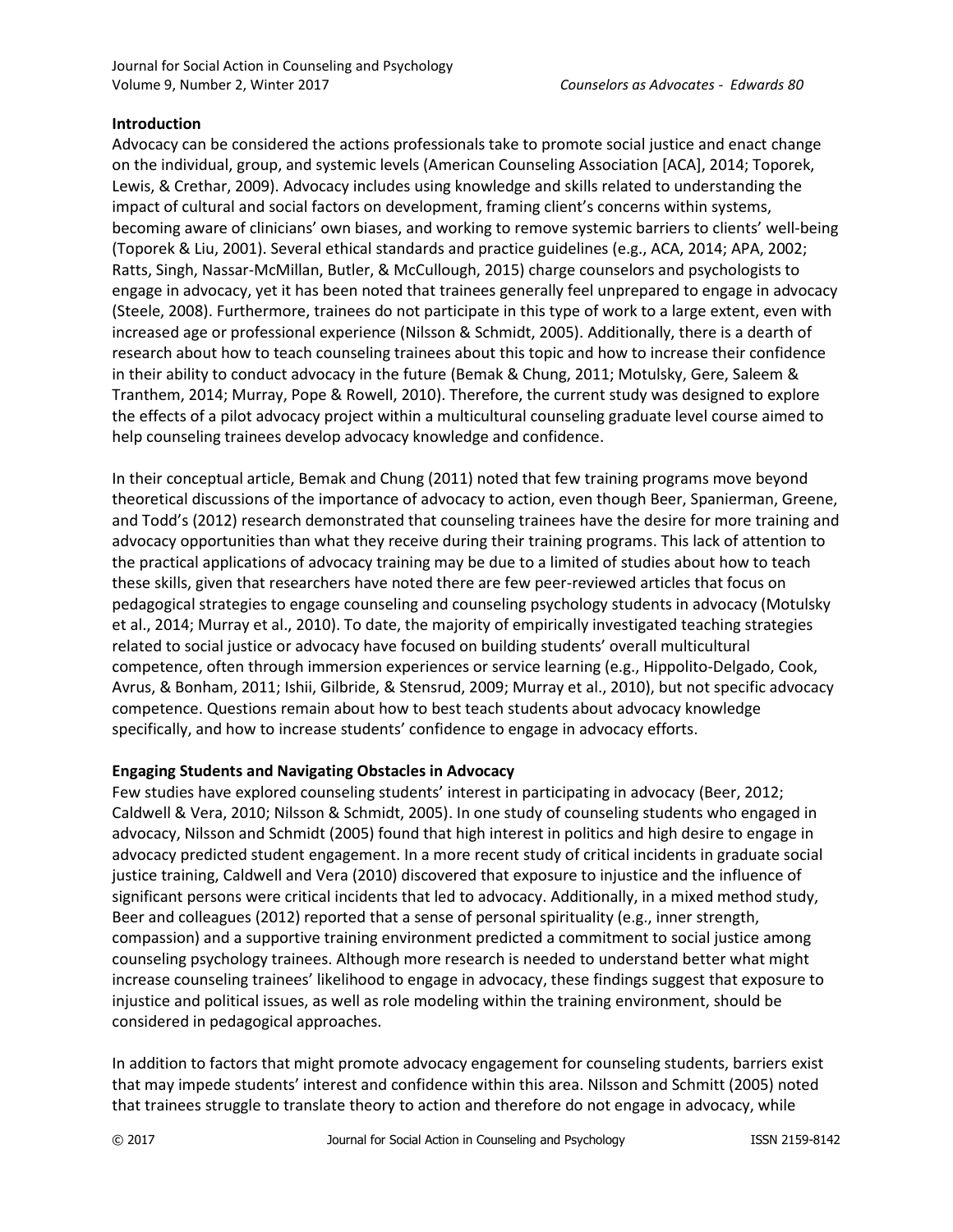Heinowitz and colleagues (2012) found that the primary barriers for students were uncertainty, unawareness, and lack of knowledge about public policy issues. A way to address obstacles to lack of preparation and uncertainty is to provide the opportunity to engage in new behaviors and experience a certain degree of mastery, such that confidence can be increased. Further, Decker, Manis, and Paylo (2015) suggested social justice advocacy must be integrated into counselor identity early and often in counselor training programs, which may increase students' identities as advocates as part of their counselor identity. It is within this context of enhancing knowledge and promoting confidence that the current advocacy project was designed. Specifically, this project included several components aimed at increasing awareness and confidence in advocacy for counseling trainees.

#### **Pedagogical Strategies for Teaching Advocacy**

Numerous scholars have recommended self-reflection activities to raise students' multicultural awareness and knowledge, as well as advocacy (e.g., Brady-Amoon, Makhija, Dixit, & Dator, 2012; Decker, Manis & Paylo, 2015; DeRicco & Sciarra, 2005; Motulsky et al., 2014). Burnes and Singh (2010) suggested the use of student reflection journals in conjunction with course materials to increase social justice training in general. Journals can include instructor-initiated prompts, unguided reflections, or reflections about critical incidents. For example, Collins, Arthur, and Brown (2013) found that student reflections on critical incidents related to multicultural and social justice competency stimulated Canadian counseling students' self-awareness and helped students connect theory to practice.

In addition to providing a structured method for self-reflection to promote social justice competence in general, authors have suggested the importance of engaging in community learning outside the classroom as well (Ali, Liu, Mahmood, & Arguello, 2008; Bemak & Chung, 2011; Decker et al., 2015). Experiences can include those the instructor creates (e.g., service learning) or those that students initiate (e.g., immersion experiences). While community engagement has been integrated into multicultural courses for decades, the focus on these experiences has been related to broad multicultural exposure. In the only empirical study that focused on community learning for the specific purpose of developing advocacy skills, Murray et al. (2010) assigned a group service learning experience to all counseling students that required promoting a public policy event regarding sexual health for the community. In their qualitative analysis of students' experiences working together on the project, the authors found that despite the challenges students faced, they gained broader context and application skills about real-world concerns, policy knowledge, and awareness, as well as advocacy skills and competence. Additionally, Murray et al., 2010 found that most students reported increased classroom dialogue. Thus, the combination of an outside project and classroom learning proved helpful for developing students' advocacy abilities.

While the findings of the Murray et al. (2010) study suggested the assignment was successful in helping to increase trainees' advocacy competencies, the authors provided potential ways to improve the project. For example, they noted that students were not provided with a theoretical framework for advocacy work (e.g., ACA Advocacy Competencies; Lewis, Arnold, House & Toporek,2003; ACA Multicultural and Social Justice Counseling Competencies; Ratts, Singh, Nassar-McMillan, Butler, & McCullough, 2015), which might have helped provide context and knowledge in this area. Also, the project was designed for group service learning and students did not choose the topic of their project, a modification that might result in increased engagement or motivation. The current study, therefore, was designed to expand upon previous research by exploring the effects of a course-based, individual advocacy project assignment focused on developing students' advocacy knowledge and confidence. The overarching research question for this qualitative study was: *What are the effects of a course-based advocacy assignment on counseling trainees' advocacy knowledge and confidence?*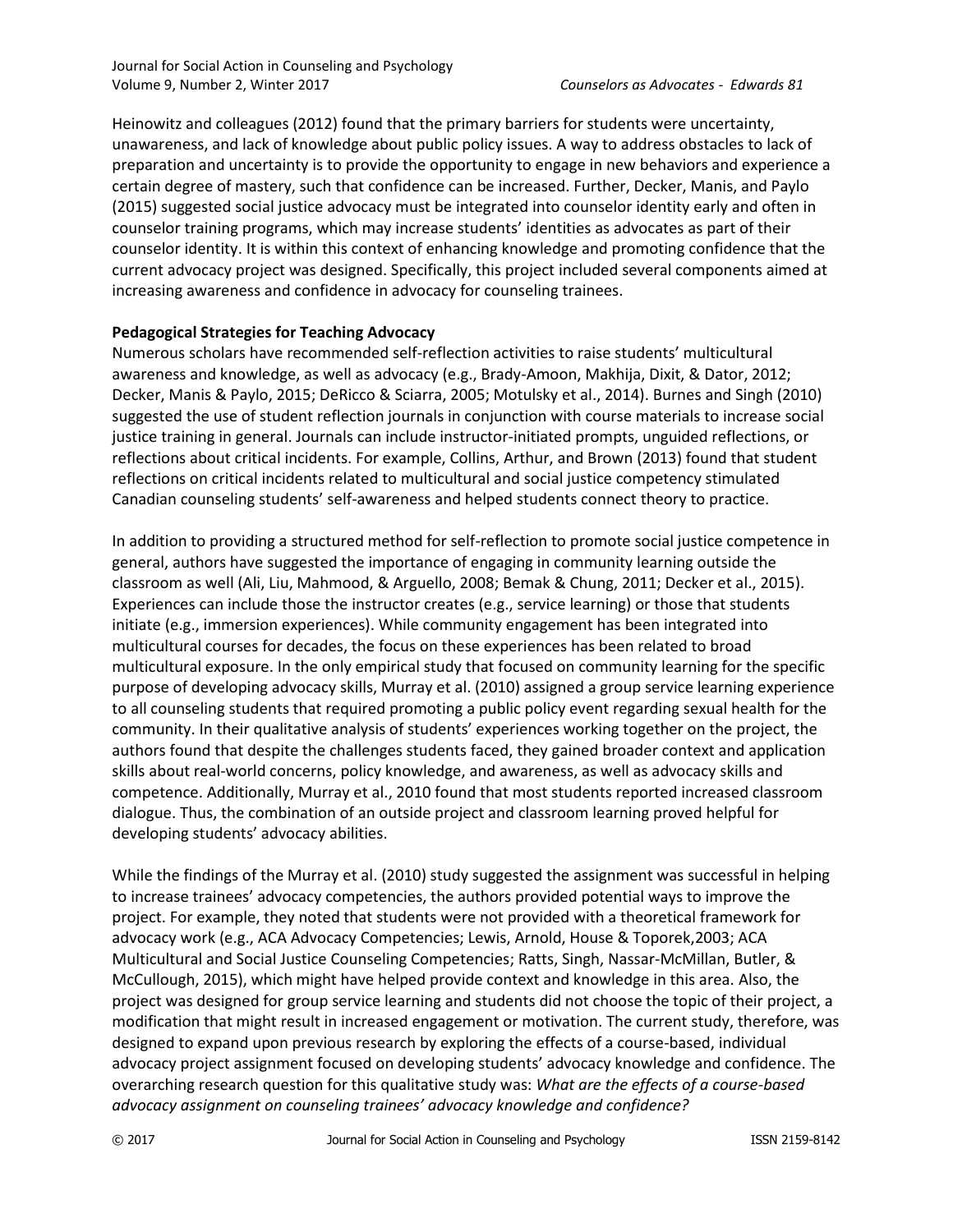#### **Method**

Given our interest in developing an explanatory model to understand the effects of the advocacy assignment on trainees, we utilized qualitative research methods based on Grounded Theory (e.g., Corbin & Strauss, 2014). Grounded Theory allows for structured, systematic data collection and analysis, as well as the inductive derivation of a core category to describe the phenomenon of inquiry. This methodology has been noted for its adaptability, with approaches ranging from post-positivist (e.g., using precise forms of inquiry to understand absolute truth but acknowledging that reality can only be approximated) to post-structural (e.g., an anti-paradigm that often produces alternative forms of inquiry and/or rejects traditional research (Fassinger, 2005; Hatch, 2002; Levers, 2013). The paradigm for the current project can best be conceptualized as post-positivist, given the project's use of structured coding and categorization to capture participants' lived experiences.

#### **Participants and Data Generation**

The data for this study were generated by students enrolled in a masters-level multicultural counseling course in a mid-sized, private, non-profit university in the Midwest. The course was comprised of 19 students (12 females and 7 males) who were pursuing clinical mental health and school counseling degrees. All but four of the nineteen students identified as White; the remainder identified as African American (two) and mixed race (two). All the students were in their 2<sup>nd</sup> and final year in the master's program.

At the beginning of the course, students were presented with a required assignment to develop an individual advocacy project. Students engaged in a sequential reflection process at three points: before beginning the project, during the planning stage, and after project implementation. At each step, students completed written entries in response to specific prompts (see Appendix). The first prompt occurred on the first day of class and was included on an information form designed to ask students to provide their name, current courses, and the name of internship site. In addition to this basic information, students were asked to describe what advocacy meant to them and describe their current level of confidence in doing counseling advocacy. Soon after completing this information form, students read and discussed readings about advocacy during class (e.g., Lewis et al., 2003; Toporek et al., 2009) to lay the theoretical foundation for the project and advocacy in general.

Next, within the first month of enrollment in the course, students were asked to identify a potential issue at their clinical internship site or in the community that could be a target for advocacy. The problems and projects they identified varied widely. Some examples included creating a referral list of Spanish-speaking resources in the community for a clinic in which no such directory was available, and designing a bulletin board with bus lines and transportation information for clients at a community mental health center where the majority of clients took public transportation, but there were no resources about transportation.

Table 1 describes how students completed a planning form within the first month of class, which consisted of several questions designed to help them refine their rationale for choosing the advocacy concern, potential solutions to the issue, and next steps for selecting a project. During at least two class sessions, time was devoted to discussing ideas with peers before the planning form was due to the instructor. Students received feedback about their ideas from the instructor, and they were given final approval soon after submitting their planning form.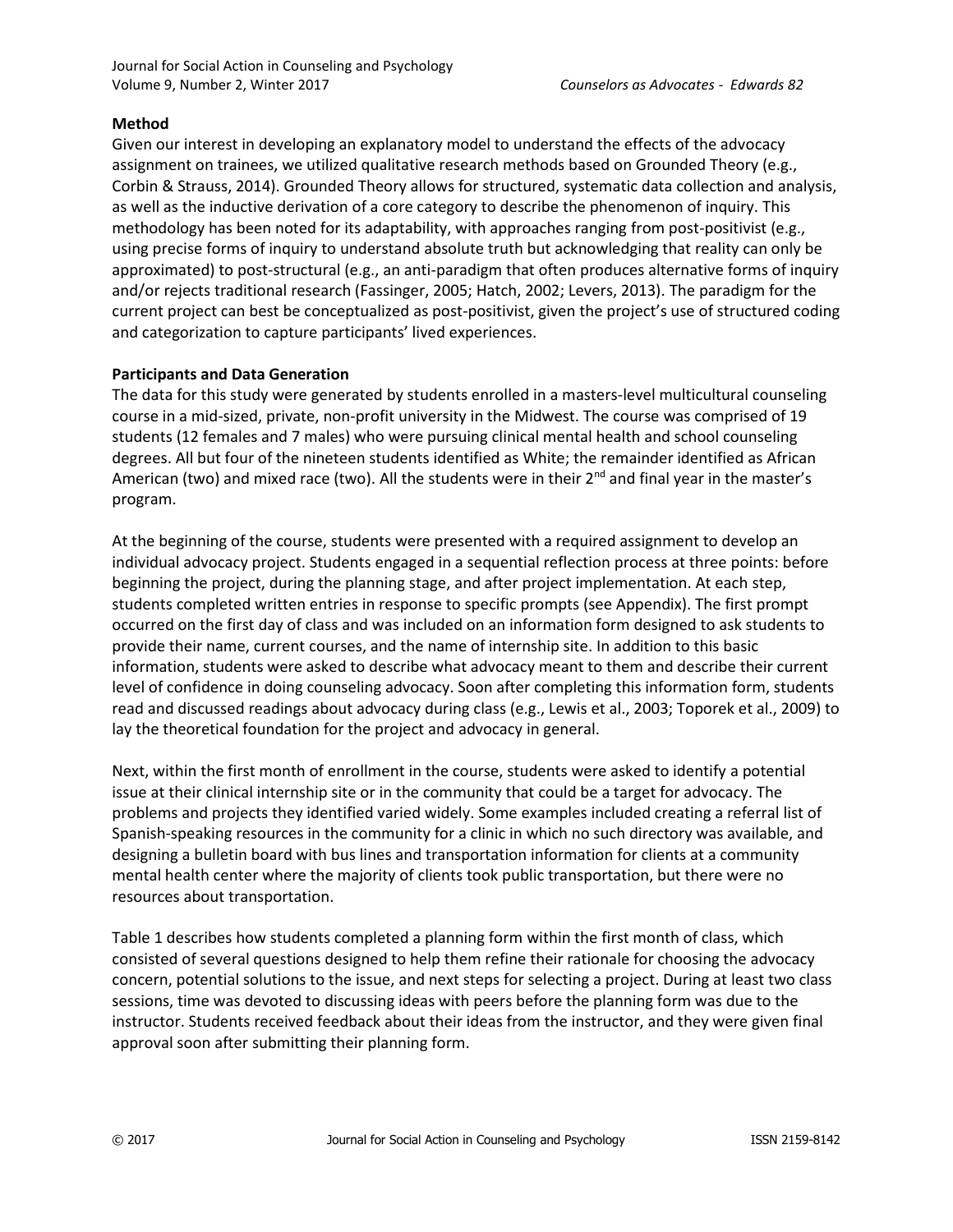#### **Table 1**

*Question Prompts for Students' Initial, Planning, and Final Written Reflections*

- 1. Initial Question (I)
	- a. What does counseling advocacy mean to you?
	- b. How confident do you feel that you can engage in counseling advocacy?
- 2. Project Planning (P)
	- a. How do you feel about the problem-concern you identified?
	- b. How do you feel about this advocacy project and the next steps you are hoping to take?
	- c. Other comments and reactions to this assignment
	- d. Other comments and reactions about social justice advocacy
- 3. Final Form (F)
	- a. How do you feel about the advocacy project you developed?
	- b. What were the obstacles you encountered when developing this project, and how did you address them?
	- c. What did you think about this assignment and its relevance in a course like Multicultural Counseling?
	- d. What does counseling advocacy mean to you?
	- e. How confident do you feel that you can engage in advocacy in your counseling work, and why?
	- f. Other comments and suggestions

After approval, students worked independently until the end of the semester (i.e., around ten weeks) to complete their projects. The instructor provided feedback and support with problem-solving as needed. In most cases, the original project was completed, but in some cases, slight modifications had to be made (e.g., develop a brochure and group outline rather than run an actual group). At the end of the semester, students gave a brief presentation of their project to the class and provided a handout that described the project. Also, they completed a final response paper (see Appendix A) about the entire assignment (e.g., relevance to the course and ways to improve) and their advocacy project experience (e.g., obstacles encountered, the meaning of advocacy, level of confidence in conducting advocacy). Data for each participant, across all three entries, ranged from between 3-6 pages of double-spaced text. Initially, these entries were not intended for research purposes, yet the content generated seemed to have the potential for novel findings about counselor-in-training advocacy competency development. As such, we applied for and received IRB approval one year later to analyze these data that were obtained through standard educational practices and settings.

#### **Data Analysis Procedures**

The students' reflection responses were qualitatively analyzed by the research team using methods based on Grounded Theory (e.g., Auerbach & Silverstein, 2003; Corbin & Strauss, 2014).

*Research team.* The primary research team consisted of two faculty members (a 40-year-old who identified as a biracial female, and a 38-year-old who identified as a White male) and two master's students (a 24 year-old who identified as an Iranian American female, and a 23 year-old who identified as Caucasian) from the previously described counseling program. The two faculty members had considerable research and professional experience in the areas of multiculturalism and advocacy, and one member was the instructor of the course. Both had experience completing qualitative studies. The two student members had only received a brief introduction to advocacy and qualitative research in their Master's counseling courses, though they had each been exposed to advocacy in their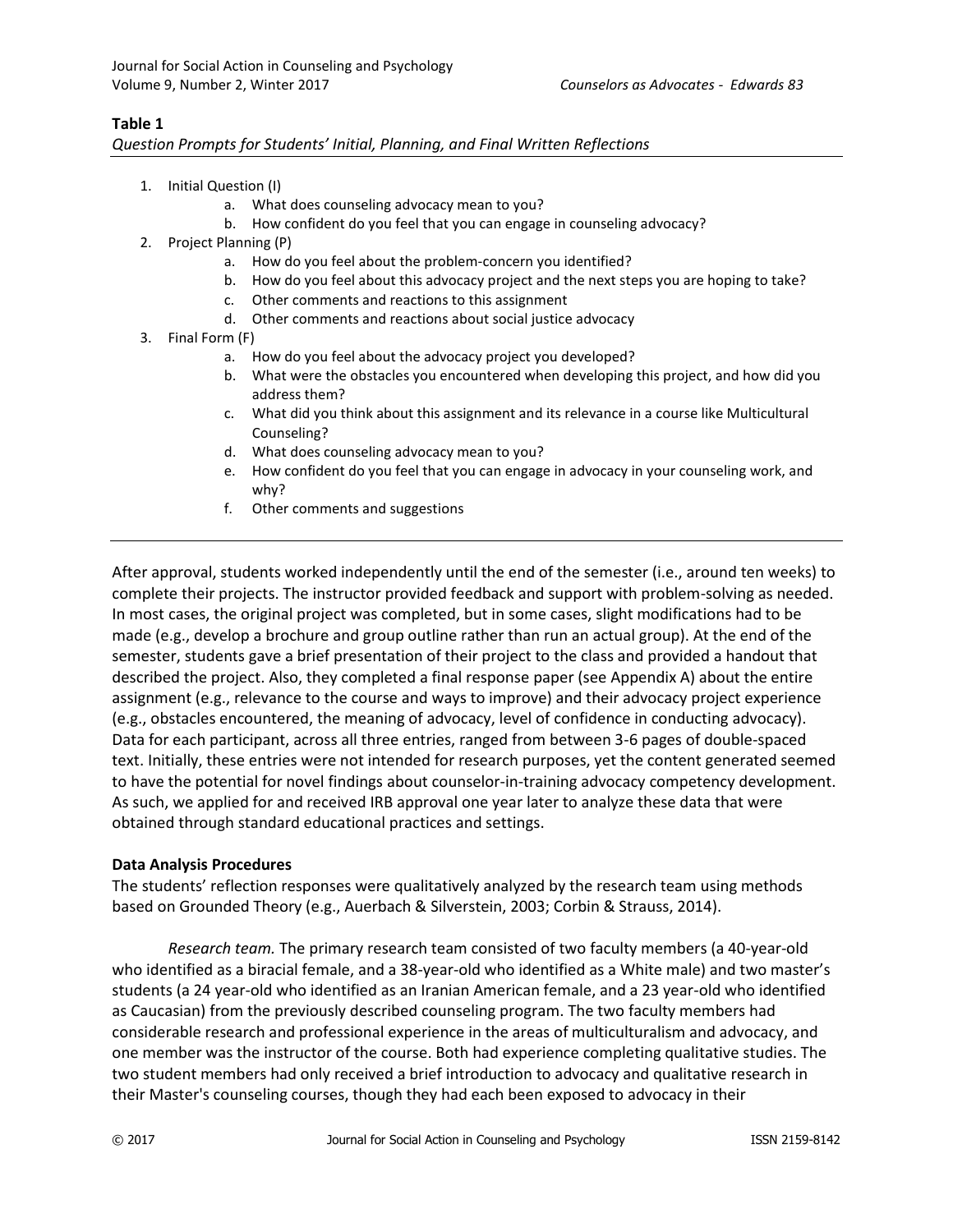undergraduate universities and had experiences doing advocacy in the community. The data from participants were from a cohort that had graduated two years before the student team members' cohort, and all data were de-identified.

*Ensuring trustworthiness.* The team spent several weeks discussing the research project, reviewing relevant articles about advocacy (e.g., Toporek et al., 2009) and data analytic methods (e.g., Auerbach & Silverstein, 2003). To minimize projecting personal experiences while maximizing team expertise (e.g., reflexivity and justifiability; Auerbach & Silverstein, 2003), the team members discussed their potential biases before beginning analysis. Some of the typical expectations and prejudices the research team members shared were that participants would have a low sense of confidence about advocacy due to the belief that advocacy must involve systemic, substantial changes, and that involvement in the class project would increase confidence and comfort with advocacy. Additionally, members expected that students might have vague definitions of advocacy at the beginning of the semester, and they would become more precise in their understanding of what advocacy could be after completing their project. Throughout the project development and analysis process, an audit trail (via detailed notes on meeting agendas) also was developed. The trail included the following: over 140 pages of notes about methodological decisions (e.g., keep the category of obstacles distinct from suggestions of how to improve the assignment), insights and reflections (e.g., participants began using the language of the advocacy competencies more), and data analysis procedures (e.g., begin coding responses for one question individually and then compare as a team) from all team members, which served to substantiate trustworthiness (Carcary, 2009; Rodgers & Cowles, 1993).

*Data analysis.* Research team members first individually reviewed and coded/labeled all participants' data line-by-line. After this independent *open coding* phase (Corbin & Strauss, 2014), the team met to discuss and compare their concept lists, to verify that each important phenomenon in the data had been coded, and to collapse concepts with equivalent meanings. At the end of the open coding phase, an initial list of 195 meaning units was generated. Team members then began the process of grouping concepts into broader categories based on their interrelatedness. The initial list of categories was reviewed by the team to assess the fit of each meaning unit into the initial category and to ensure that all relevant pieces of data had been coded and sorted. The result of this phase was the creation of a master category list of 24 categories.

The process of *axial coding* (Corbin & Strauss, 2014) involved the clarification of the relationships between each category and the participants' experiences, through a process of constant comparison. This process led to the emergence of four key categories (e.g., *definitions of advocacy, increased student confidence, obstacles to engaging in advocacy,* and *reactions to the course assignment*). These initial findings were sent to an external auditor (a 36-year-old faculty member who identifies as a White female) with significant experience in advocacy and social justice training, to ensure the dependability of our findings. The auditor was asked to provide perspectives on category titles and the fit of the data within each category. The auditor's feedback included notes about quotes that did not seem to fit under categories, suggestions for how to clarify headings, and general thoughts about the emerging data. The team met to discuss the feedback provided by the auditor and made slight modifications to the wording of the findings. For example, *definitions of advocacy* were changed to *expanded definitions of advocacy*.

The final phase, *selective coding* involved extensive discussions about the role of each category in participants' experiences and its relationship to other categories (Corbin & Strauss, 2014). The following core category emerged from which participants' experiences were understood and explained: *Engaging in individual advocacy projects in the community allowed counseling trainees to have expanded*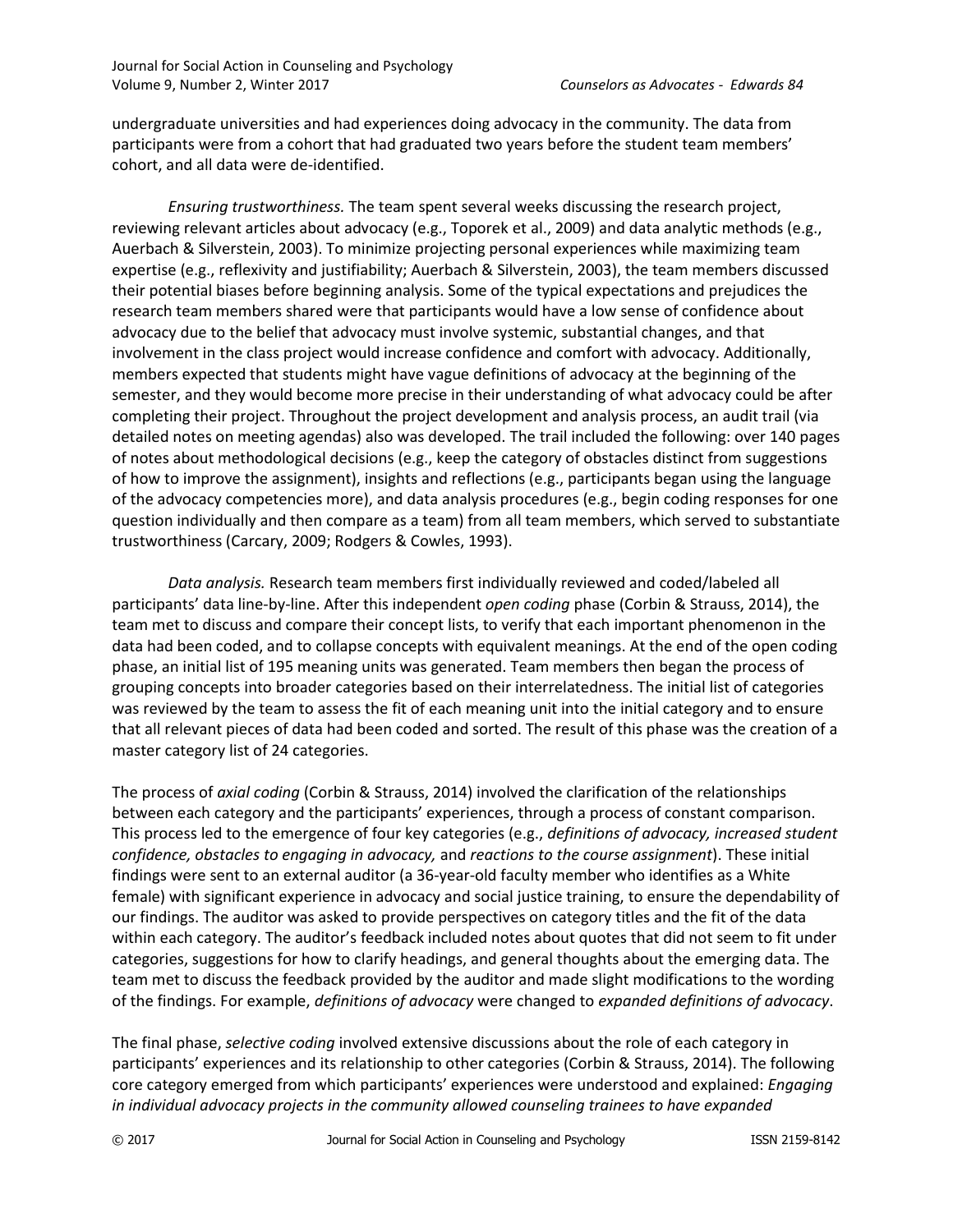*definitions of advocacy and increased confidence about how to conduct advocacy and navigate obstacles related to advocacy work.* It should be noted that the first three categories (*expanded definitions of advocacy, increased student confidence,* and *barriers to engaging in advocacy*) primarily informed the core category, while the final category (*suggestions for improvement of the advocacy project*) was less prominent.

#### **Results**

In the following section, we describe the primary four categories that emerged from our data analysis. Participant quotes are provided to illustrate the themes. Using a system similar to one used by Richie et al. (1997) and Pope-Davis et al. (2002), we discuss the responses according to the following cut-offs: a) The words "generally, most, many, the majority, usually" and "typically" indicate the characteristic response of a majority (14 or more) of the participants; b) The words "some, several," and "a number of" indicate responses from 7-12 participants; and c) *a few* indicates responses from six or fewer participants. Though the last category ("*suggestions for improvement of the advocacy project"*) was not as closely tied to the core category, we still summarize the findings of this category because it had specific suggestions for instructors.

#### **Expanded Definitions of Advocacy**

Students were asked what advocacy meant to them at both the beginning and end of the assignment. In the beginning, before students had started their projects, the majority indicated that advocacy meant supporting a client, for example, *"using the position I am in during the counseling relationship to better serve my client."* Additionally, students discussed counseling advocacy to make changes to unjust systems and situations. As one student indicated: *"counseling advocacy means identifying what social change must occur or would ultimately be beneficial to the clients I am working with."*

Many students referred to macro-level changes in their definitions of advocacy as demonstrated by the following response: *"Policy changing, perception-altering in the immediate community and the community at large."* Finally, a few students responded with confusion as to clear meaning of counseling advocacy, noting, for example: *"I feel like this term is thrown around daily but I still believe that I truly don't understand what advocacy means."*

After the project was completed, students reflected again on what counseling advocacy meant to them. Their responses revealed an expansion in their previous definitions. For example, the most common responses stated that advocacy was important at *both* macro and micro levels, and included working *with* clients in addition to *on behalf* of clients. As one student noted: "*Advocacy shows a client that you are willing to act for and with them, and that can mean a lot to clients who need support from others before they can support themselves."*

Also, many students indicated that they now viewed advocacy as a professional responsibility, particularly given their positions of privilege. For example, one student shared: "In my opinion, from what I have learned and experienced thus far, counseling advocacy means fighting for a cause that you can influence due to your current professional position." Another student noted: *"My role is to be the connection to knowledge and opportunity that they may have never experienced."* Through both increased advocacy knowledge and experience, students could provide a more expansive advocacy definition after they completed their projects than before they began.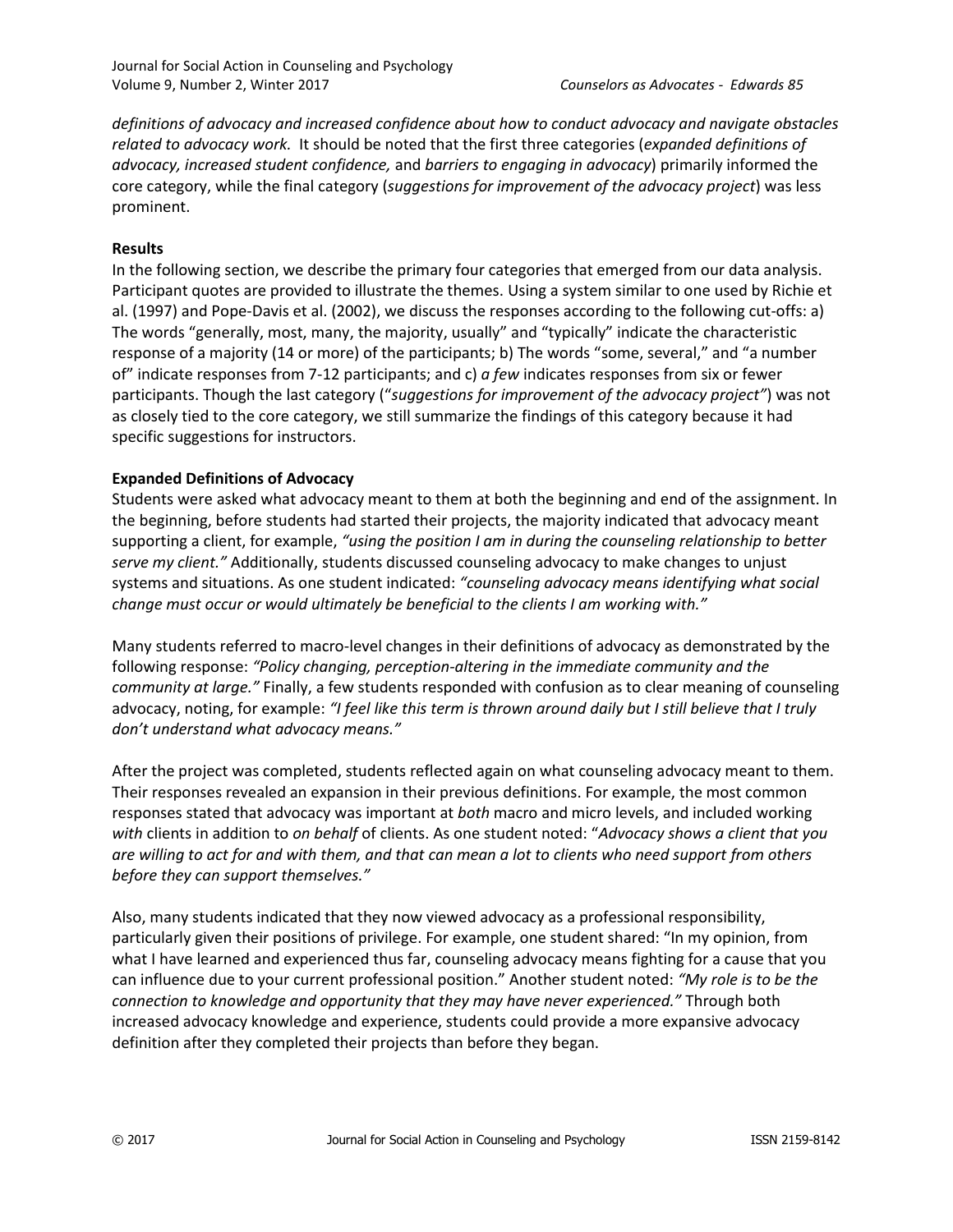Journal for Social Action in Counseling and Psychology Volume 9, Number 2, Winter 2017 *Counselors as Advocates - Edwards 86*

#### **Increased Student Confidence to Engage in Advocacy**

Students were asked to reflect on their confidence in engaging in advocacy at both the beginning and end of their projects. Confidence ratings were categorized by the team as low, fairly confident, confident, and very confident, as well as uncertain. The team established these confidence ratings using the descriptors (e.g., fairly confident) that participants used, and in some cases with similar descriptors (e.g., "*I do not feel very confident"* was categorized as *"low").* In the initial stages of the project, most students expressed feeling "*fairly confident"* that they could engage in counseling advocacy, believing that more experience engaging in advocacy work would increase their confidence. As one student stated: *"I imagine through this classroom experience that I will become better educated and subsequently more confident."*

Other students mentioned anxiety about finding the time to do advocacy work and/or that they needed to know more about the community connections and resources available:

*I am somewhat confident. I would need to know more/research what I advocate for. Know community connections/organizations, and have enough time." Furthermore, some students said they felt more confident at the micro level of advocacy work than at the macro level. As one student described: "I feel like it's too big right now. That all I am capable of is smaller. For example, I met a politician and will vote for her as advocacy for this field, but I'm not making waves.*

When asked to reflect on their confidence level at the end of the project, all but two students indicated feeling *confident* or *very confident* at the end of this project. The students who were very confident explained that they now knew advocacy could be done in multiple ways (i.e., not just at the macro level), and they were now even more motivated to create change in the field due to this awareness. For example, one student stated:

*I now see that advocacy does not have to be some long, drawn-out process that takes a long time and many resources, but rather can be as simple as helping a client get the strength to stand up for themselves." Another student reported: "Now that I have completed a major project in advocacy work, I believe that my training through the program has also prepared me to engage in such work wherever I end up after graduation.*

Students indicated that after having engaged in advocacy work, their confidence levels increased because they had seen how advocacy goals could be implemented. As one student noted:

*Before this assignment, I would have rated my confidence in advocacy with my counseling work as low. I was not sure how to serve as an advocate, especially as an internship student. However, after working through this project I feel proud of my work and understand the steps to take in the future.*

Another student shared: *"It made the previously abstract idea of advocacy a tangible thing that I now feel more comfortable using in the future.*" Throughout the project, almost all students' confidence to engage in advocacy increased due to expanded understanding about advocacy, especially learning the multiple ways in which they could make change.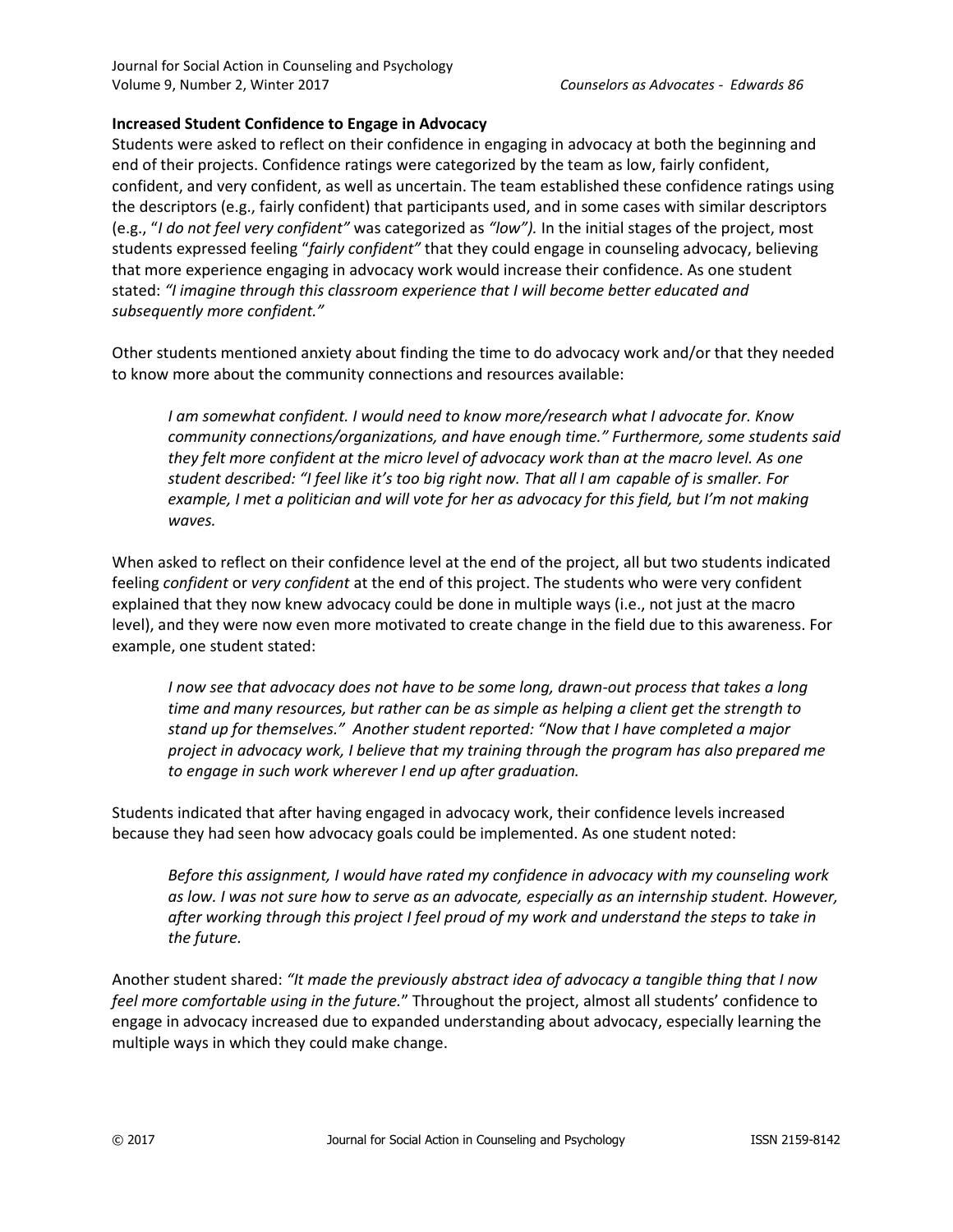#### **Identification of Obstacles to Advocacy**

Participants were asked to identify the obstacles they encountered while completing their advocacy project, as well as the strategies they used to address them. Students noted that while they were initially excited to design an advocacy project, they experienced hesitations and questions about implementation in the middle of the project/semester. For example, some students who were planning educational workshops noted a hesitancy to be an expert on a topic:

*I am nervous and excited. ... I worry about my fears of public speaking, especially surrounded by people with equal or greater education and experience than myself."* Also, some students admitted they had some confusion about the best way to implement the project, and several indicated that they needed more readings and resources to gain clarity. Finally, a few students worried that their projects were too small or they might not have enough time to effectively implement their project.

Participants described several specific obstacles as well. The most frequently occurring obstacle was scheduling, which included challenges related to finding time to develop their project plans, as well as finding time to implement the project. Students shared that to cope with the scheduling-related obstacles, they had to be flexible and accommodate to agency and staff members' schedules and the setting. One student who wanted to implement a specific group within her internship site noted:

*I was able to compromise by working together with the other staff members. The experience also gave me a good lesson in that advocacy does not always have to be done alone, and can often be more beneficial when done with others.*

Another student reported a similar sentiment: *"I had to make sure I was not interfering with any of these groups. To address this, I spoke with all of the staff in the partial program/intensive outpatient program, and finally found times that were not interfering with specific groups."*

Another common challenge for students was managing the scope of the project (i.e., developing a plan that was reasonable given time and goal parameters). When faced with this challenge, students either sought support from staff or came to terms with the fact that the project could be small and still have an impact on a microsystem level. It appeared that reconciling their significant goals for the project with the realities of intervening at a microsystem level was important for students so they could deal with their obstacles and feel satisfied with the project they developed. As one student who was working on a psychoeducation program for a site stated:

*Another obstacle was deciding how much I wanted to accomplish with this project. I did not want to limit myself by only completing a proposal, however at the same time I did not want to go overboard with too much work. I had my eyes set on long-term goals and needed to bring it down to what I could do right now, and save the long-term goals for the future. Therefore, to address this obstacle I made a list of present and future goals. I found this very helpful in selecting a program with a proper balance between the two.*

Another student shared, "*The main obstacle for me came during the planning process. I thought that this had to be a continuous group. I would have liked to include more recreational activities to build rapport, but my supervisor was fairly certain that a short-term group would be better."* Finally, students noted they had obstacles related to details about the project, such as finding reliable information for the activities they designed and finding collaborators to work within the community or onsite. For these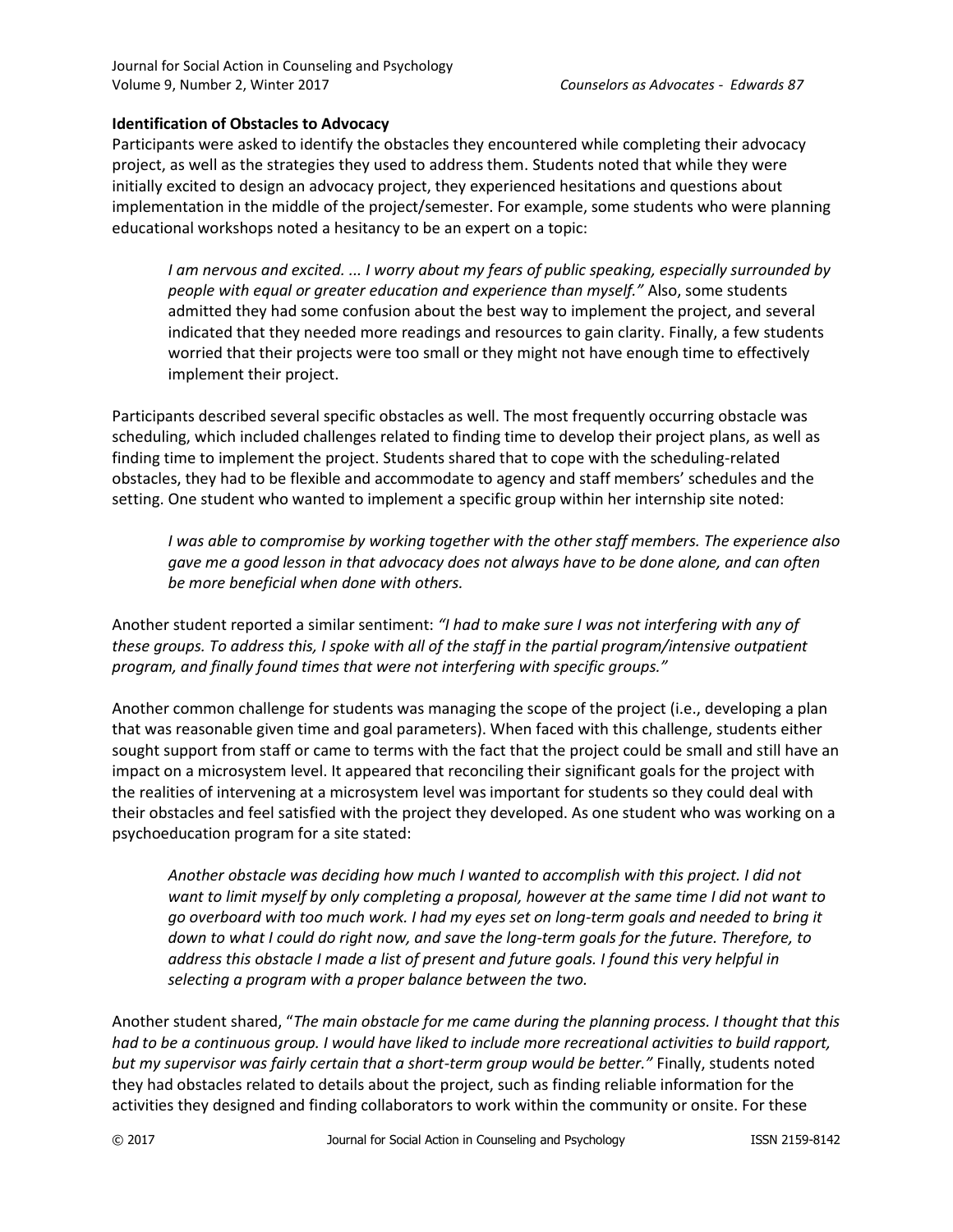Journal for Social Action in Counseling and Psychology Volume 9, Number 2, Winter 2017 *Counselors as Advocates - Edwards 88*

obstacles, students utilized a wide array of strategies, including giving more time and attention to gathering resources and trying to find an alternative community or staff members who could support their project. One student reported the additional help from support staff was integral in completing the project: *"As I received consultation from psychotherapists, social workers, and a psychologist, I became more confident that I selected an appropriate advocacy project."*

#### **Suggestions for Improvement of the Advocacy Project Assignment**

When asked about the project's relevance in a multicultural counseling course, most students noted it was practical and empowering, and therefore a good fit for the class. One student stated, *"I liked that it allowed me to take a hands-on approach to advocacy and multiculturalism versus just reading and talking about it."* Another student reflected that the applied nature of this assignment gave her the knowledge that advocacy is possible and can make a difference:

*It helped get our class out in the community, really thinking about how we can create big changes with a little work and effort. I am very glad you assigned this because now I do know it is possible to advocate for our clients, even in small ways, with our busy schedules.*

Finally, students noted that being in class and being guided through the project was helpful, even if they did not feel excited about the project at first. One student shared:

*I am glad that I have had a chance to do this project in an environment where I could receive support and supervision as a master's student, and it makes me feel more confident that I will be able to do something like this again as a counselor. I think this project makes advocacy work seem a little more actionable.*

Another student stated: *"At first, I did not think this assignment had very much relevance to the class, however after working throughout the semester and completing this assignment I can see how significant this assignment is to multicultural counseling."*

Some students had constructive suggestions for revising this assignment in the future. Most students' feedback revolved around giving more points for the assignment, *"due to the time it took to actually do the research and figure out what to do."* A few students noted that working in teams, rather than individually, might have been helpful *"to put together a few larger scale projects instead of a handful of smaller ones."* Finally, a few students suggested that it would be helpful for future classes to be able to look at examples of past projects. In short, students felt that instructor attention to the time commitment, workload, and more examples/structure would be helpful for future students completing this assignment.

#### **Discussion**

This study sought to qualitatively explore the effects of a course-based advocacy project designed to increase knowledge and confidence in advocacy among counseling trainees. Only one other study of a course-based project to promote advocacy was found in the literature (Murray et al., 2010); however, this project involved a group service-learning project, and the authors noted several ways that the effectiveness of their project might be enhanced. The current project expanded on the Murray et al. findings by exploring the effects of a plan that included providing students with a theoretical framework of advocacy (e.g., Lewis et al., 2003) and allowing students to choose their project topics and implement their project individually. Responding to writing prompts remained as a central pedagogical strategy, like Murray and colleagues' study. The core category in the current study --*Engaging in individual advocacy*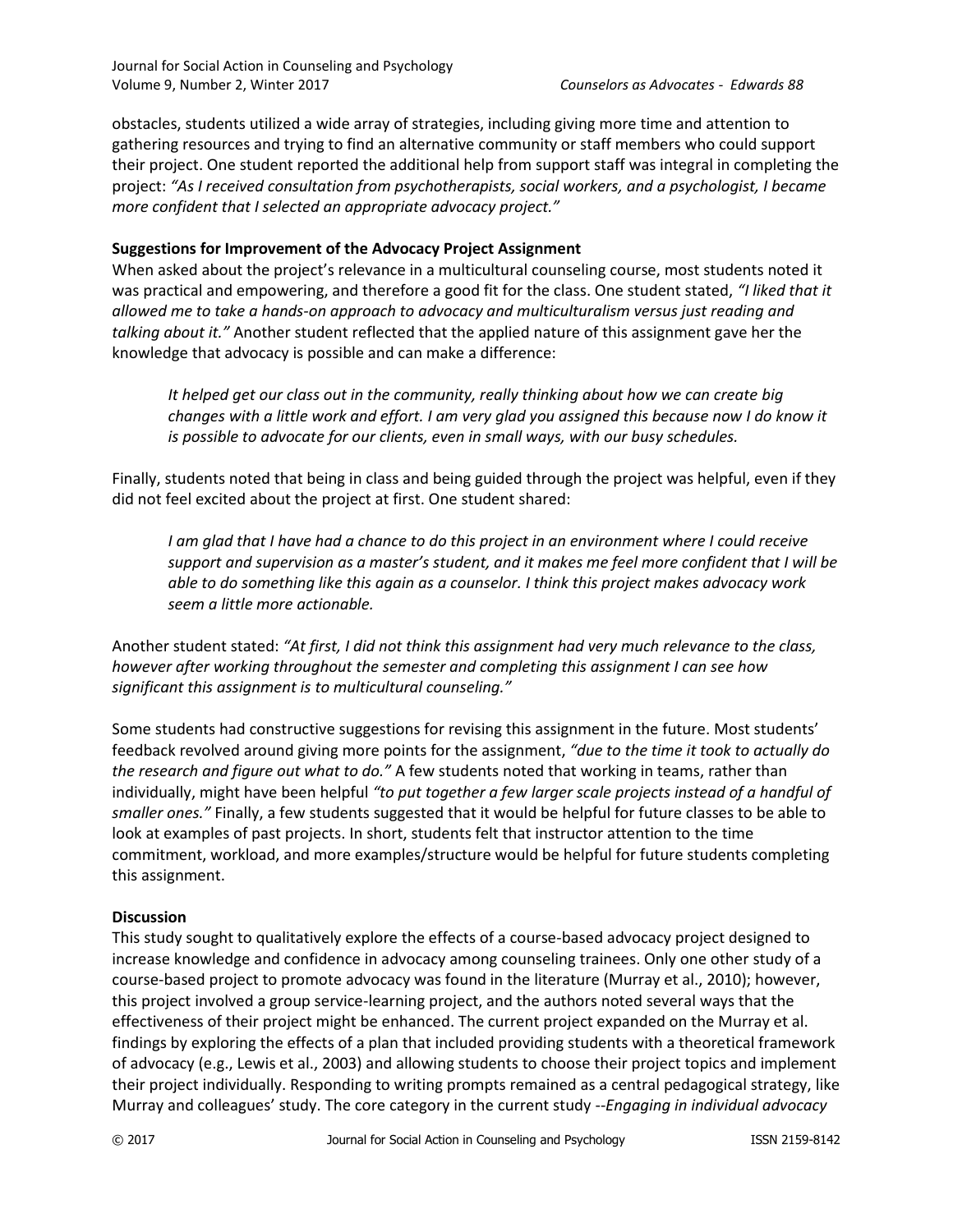*projects in the community allowed counseling trainees to have expanded definitions of advocacy and increased confidence about how to conduct advocacy and navigate obstacles related to advocacy work* suggested that there were several effects of the course on trainees*.* These will be discussed below.

#### **Effects of Advocacy Assignment Experience**

The themes that arose from the data in the current study indicated that students experienced developmental shifts with regard to confidence and advocacy knowledge throughout the course of the project. For example, at the end of the semester, students reported an increased sense of confidence in their ability to conduct advocacy, which was a primary goal of the project. Like the findings of the study conducted by Murray et al. (2010), in the current study, experience in engaging in advocacy supported by classroom-based learning bolstered students' confidence to perform advocacy.

In addition, most students experienced an expansion in their definitions of advocacy (i.e., to include micro- and macro- level advocacy work), as well as an understanding that advocacy can take place on behalf of or with clients. Given that advocacy on different levels and working on behalf or with clients are two critical components of the ACA Advocacy Competencies (Lewis et al., 2003), it appears that the current study was useful in helping at least most students understand this definition upon completion of their projects. Moreover, the study demonstrated that providing a theoretical framework for advocacy, as has been recommended by previous authors (Murray et al., 2010), also was essential to facilitate students' learning.

As students' advocacy definitions shifted over the course of the project, so did their thoughts and feelings regarding advocacy. For example, at the beginning of the project, students felt excited yet hesitant to engage in advocacy work and self-reported low confidence. Midway through the project, many students experienced feeling overwhelmed and hesitant as they grappled with the concept of advocacy and how to integrate it into their internship sites. Additionally, they encountered unforeseen obstacles: projects needed to be altered and revised to meet the needs of their clients and to work in a realistic, rather than a theoretical, setting (Bemak & Chung, 2011; Decker et al., 2015). Students had to ask others for help, tap into their flexibility, and modify their goals to meet the needs of the site where they performed they advocacy project, all of which, it could be argued, can be learned only by *engaging* in advocacy.

When the project was completed, students reported feeling hopeful that their role as an advocate would make a lasting impression on clients, and they felt confident in their ability to act as advocates. Further, the students' demonstrated ownership of their advocacy role, and many shared they believed it was their professional responsibility to serve as an advocate for their clients. This ownership of the advocacy role was largely absent at the initiation of the project. Consistent with Caldwell and Vera's (2010) findings, it seems that exposure to injustices that client's experience, coupled with working through the multiple steps and layers of the advocacy process, served not only to motivate the students in the current study but also to encourage them to consider themselves as "advocates." Overall, the findings of this study suggested that the project had several positive effects on students and accomplished the project's goals of increasing knowledge and confidence in trainees.

#### **Improvements for Advocacy Assignment**

For any course assignment or project to be successful, it is crucial for educators to consider logistical constraints and obstacles students may face (Murray et al., 2010). For example, instructors should be prepared for how students may understand the scope of the project. In the case of the participants in this study, many believed that to engage successfully in advocacy work, they needed to create large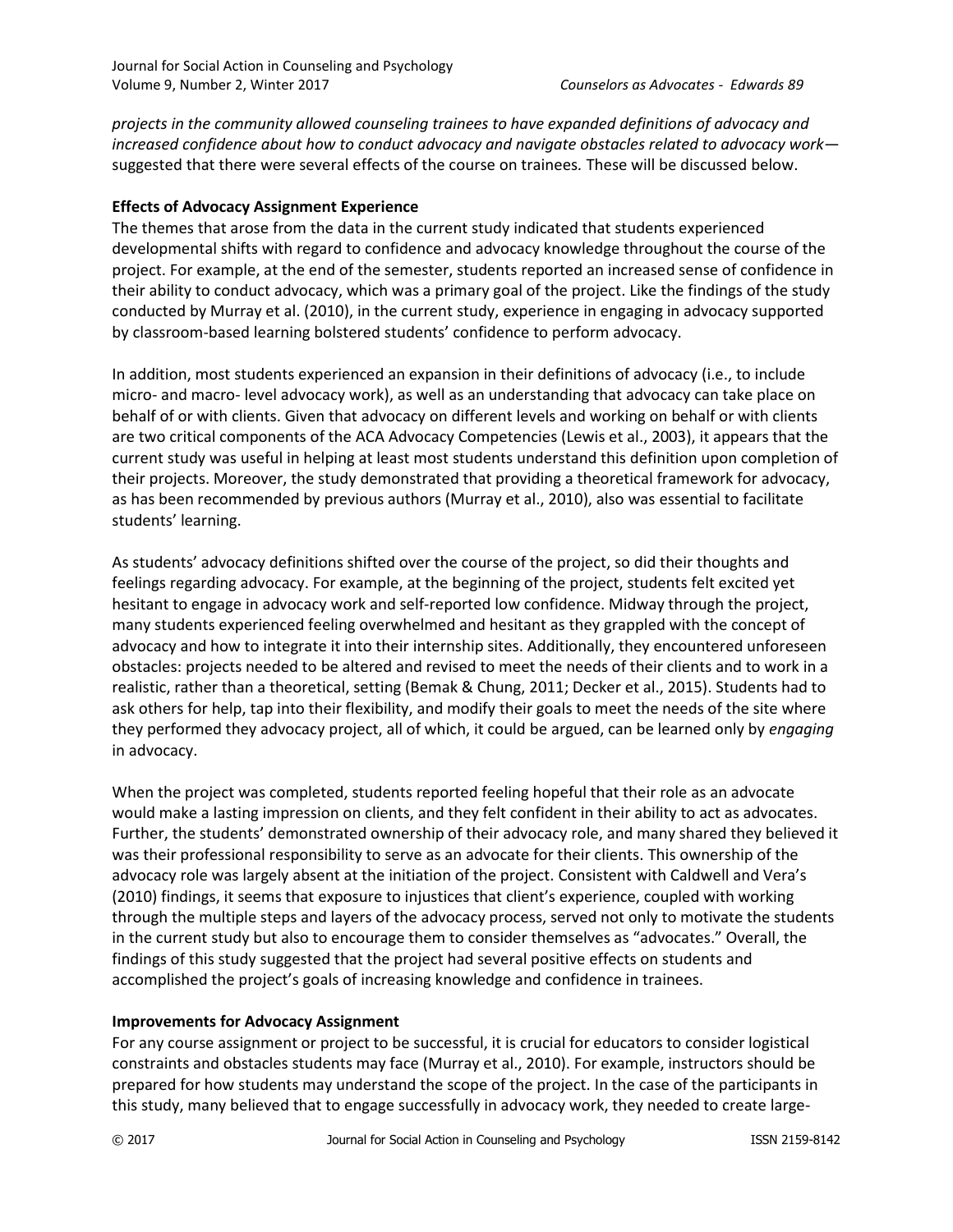scale projects and thus, large-scale change. This belief proved to be an obstacle in itself and may account for the lack of self- confidence students felt before the project began. Addressing this conflict successfully was critical so students could implement their advocacy project. Students had to reconcile their desire to create major, systemic change, with the reality of being able to develop smaller, clientlevel change. Most students resolved this issue by understanding that smaller-level change impacts clients, while others divided their goals into immediate and long-term categories. As the planning stage of the project shifted toward the implementation stage, students faced logistical challenges such as scheduling, time constraints, and sparse resources available to them. Students' ability to work with and navigate their organization either facilitated or hindered the success of their project. As students began to recognize the real-world constraints of advocacy work, many sought increased support from supervisors and staff at their internship sites or collaborators in the community, while others completed additional research to find more information for planning and implementation purposes. Most importantly, the primary lesson students reported learning was to adapt their projects based on time restraints, project scope (micro vs. macro), and their client context. Students suggested several changes to improve the project and assignment design.

Overall, they believed the assignment was relevant to the multicultural counseling course and suggested it continue to be assigned to future cohorts. One student suggested project planning should begin earlier in the semester to allow ample time for project implementation and to address any barriers that might arise during implementation. Similarly, some felt more examples of "where to start" would benefit future students, as well as early class conversations about the variety of ways counselors, can act as advocates. Another student recommended that future groups have more time for group processing to receive more input from others throughout the various stages of the project. The instructor agreed with this feedback, adding that group discussion about emerging obstacles might be helpful at several points in the semester. In summary, it is recommended that instructors who integrate such an assignment in their course be aware of the time commitment necessary to complete this project, and be sure to allow sufficient class time for students to plan and share progress with each other throughout the semester.

#### **Limitations and Future Research**

While this study provided initial support for the positive effects of a course-based advocacy project, more research is needed. First, though the methods were derived from Grounded Theory procedures, not all grounded theory strategies were used, which potentially limits the utility of the results. For example, theoretical saturation was not utilized, as all the data were analyzed only upon completion of the project. Furthermore, the prompts for students were quite structured, and responses were brief, which may have limited the richness of the data. Replicating this project in other classes with larger sample size or more in-depth interviews would be beneficial. In addition, because the advocacy assignment was part of a course, the responses were not deidentified and could thus have led to bias in reporting. Students, knowing that they were being evaluated, may have overemphasized their gains in learning or confidence to the instructor.

While participants reported increased confidence in engaging in advocacy, and determination has been viewed as related to performance in some areas (e.g., Stajkovic & Luthans, 1998), it is still not certain that these participants' confidence would lead to more (or more effective) advocacy work in the future. Indeed, it would be useful to see if learning and engaging in advocacy as a trainee leads to later advocacy as a counselor in the field and how, if at all, this influenced clients and communities. Longitudinal, mixed-method studies might be able to evaluate initial confidence better (e.g., as assessed quantitatively) and how confidence and knowledge change over the course of a project, as well as the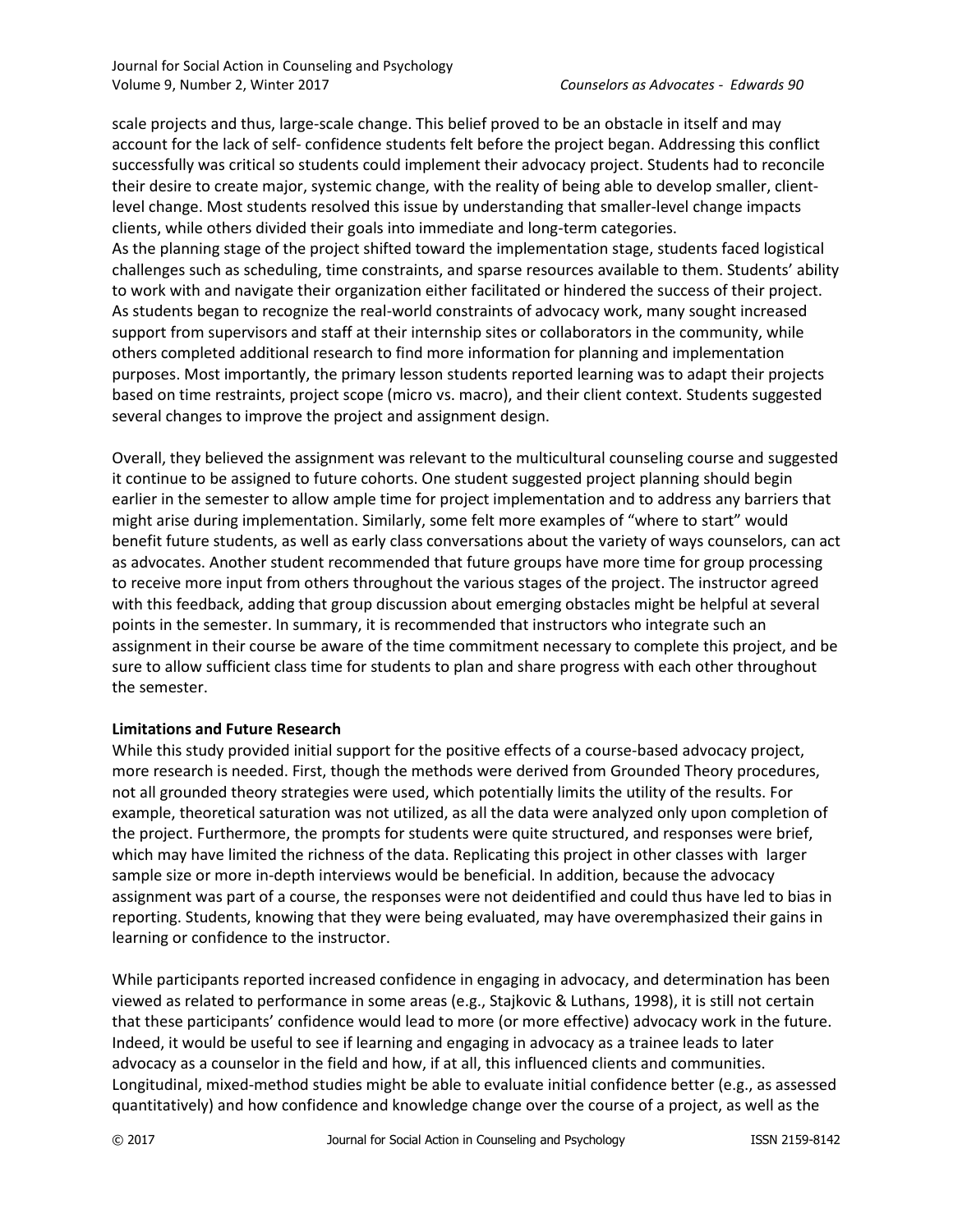Journal for Social Action in Counseling and Psychology Volume 9, Number 2, Winter 2017 *Counselors as Advocates - Edwards 91*

effects of this training on counselor's later counseling work and client outcomes post-graduation. Finally, further research is needed to understand better how students and professionals navigate the barriers inherent to advocacy work, and what strategies might be most useful to overcome them. Providing information to trainees and counselors about common obstacles and strategies for addressing them may alleviate the hesitations that individuals often share regarding advocacy work (Heinowitz et al., 2012).

#### **Conclusion**

As members of a profession dedicated to ameliorating individual and systemic oppression and injustice, and one that pledges to "do good when we can," educators must endeavor to find ways to train better our students in how to engage in advocacy. Indeed, authors have argued that counselors must meet the role of advocate without hesitation, and training programs are best suited to prepare them for this role (Decker et al., 2015). The current study provided initial findings of the positive effects on knowledge and confidence of a course-based advocacy project. Though this study was only conducted with a small sample and the results should be replicated, it appears that the current plan was successful at bridging the gap between knowledge and application that often leaves many counselors-in-trainings feeling that they need more advocacy training (Beer et al., 2012; Nilsson & Schmidt, 2005). Specifically, it provides an example of a successful classroom assignment that integrates several pedagogical approaches, including addressing theory, experiential learning, and self-reflection (Decker et al., 2015). It is hoped that future research will continue to investigate training methods that will encourage engagement in advocacy for counseling professionals.

### **Author Contact Information**

Lisa M. Edwards, PhD is a professor in the Department of Counselor Education and Counseling Psychology at Marquette University in Milwaukee, WI. She is co-director of the Marquette University Latina/o Well-Being Research Initiative. Her research and professional interests include Latina/o psychology, maternal mental health and the intersection of multiculturalism and positive psychology.

Lisa M. Edwards, Department of Counselor Education and Counseling Psychology, Marquette University, Milwaukee, WI. Email: lisa.edwards@marquette.edu; Phone: (414) 288-1433.

### **References**

Ali, S. R., Liu, W. M., Mahmood, A., & Arguello, J. (2008). Social justice and applied psychology: Practical ideas for training the next generation of psychologists. *Journal for Social Action in Counseling and Psychology*, *1*, 1-13.

American Counseling Association (2014). *Code of ethics*. Arlington, VA: Author.

American Psychological Association. (2002). *Ethical Principles of Psychologists and Code of Conduct.* Washington, DC: Author.

Auerbach, C. F. & Silverstein, L. B. (2003). *Qualitative data. An introduction to coding and analysis.* New York: New York University Press.

Beer, A. M., Spanierman, L. B., Greene, J. C., & Todd, N. R. (2012). Counseling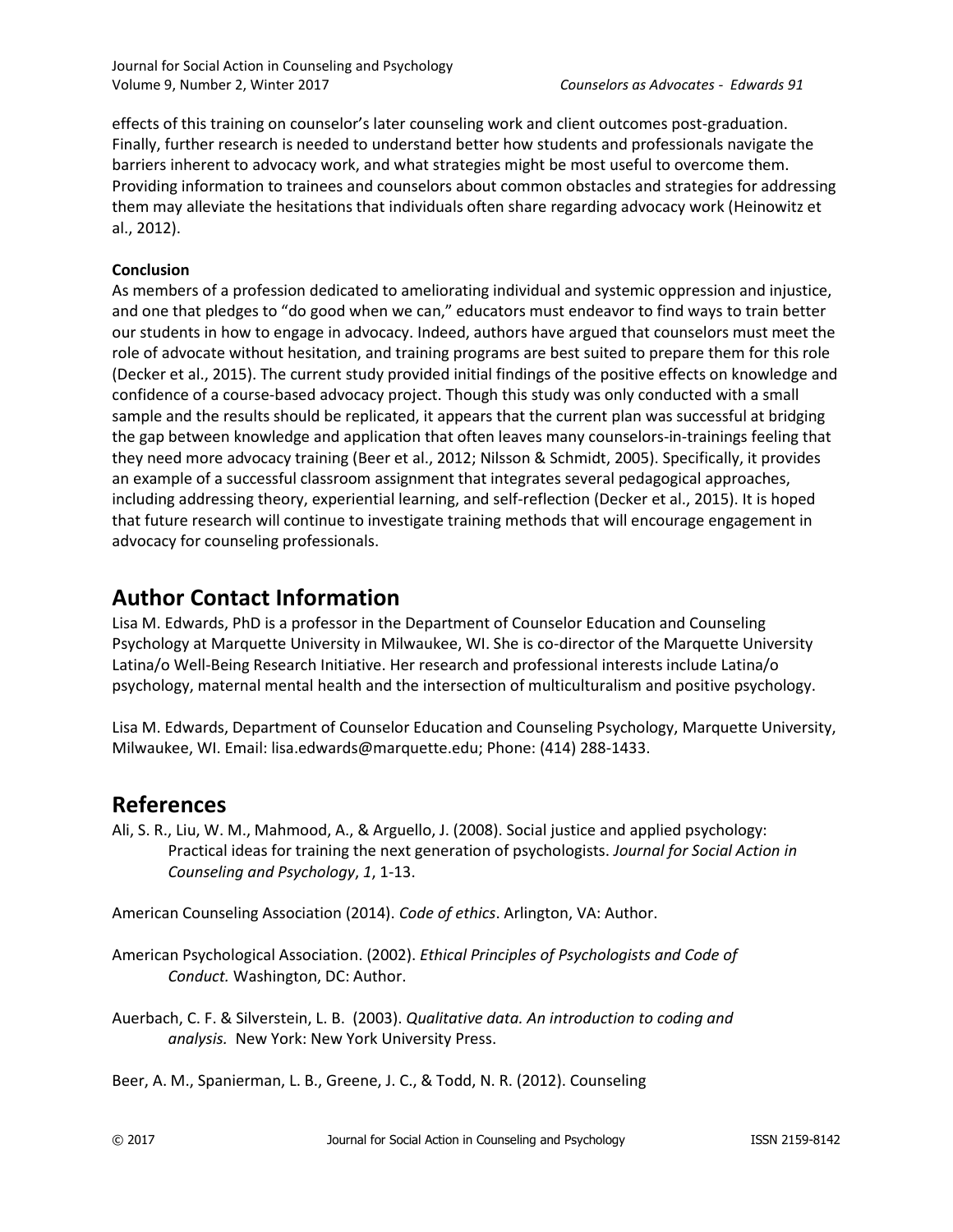psychology trainees' perceptions of training and commitments to social justice. *Journal of Counseling Psychology*, *59*, 120-133. doi:10.1037/a0026325

- Bemak, F., & Chung, R. C. Y. (2011). Applications in social justice counselor training: Classroom without walls. *The Journal of Humanistic Counseling*, *50*, 204-219. doi:10.1002/j.2161- 1939.2011.tb00119.x
- Brady-Amoon, P., Makhija, N., Dixit, V., & Dator, J. (2012). Social justice: Pushing past boundaries in graduate training. *Journal for Social Action in Counseling Psychology, 4,* 85–98.
- Burnes, T. R., & Singh, A. A. (2010). Integrating social justice training into the practicum experience for psychology trainees: Starting earlier. *Training and Education in Professional Psychology*, *4*, 153-162. doi:10.1037/a0019385
- Caldwell, J. C., & Vera, E. M. (2010). Critical incidents in counseling psychology professionals' and trainees' social justice orientation development. *Training and Education in Professional Psychology*, *4*, 163-176. doi:10.1037/a0019093
- Collins, S., Arthur, N., & Brown, C. (2013). Critical incidents in graduate student development of multicultural and social justice competency. *Academic Journal of Interdisciplinary Studies, 2*, 105–115. doi: 10.5901/ajis.2013.v2n9p105
- Carcary, M. (2009). The research audit trial Enhancing trustworthiness in qualitative inquiry. *The Electronic Journal of Business Research Methods, 7,* 11 – 24.
- Corbin, J. & Strauss, A. (2014). *Basics of qualitative research: Techniques and procedures for developing grounded theory (4th ed.)*. Sage Publications: London.
- Decker, K.M., Manis, A.A. & Paylo, M.J. (2015). Infusing social justice advocacy into counselor education: Strategies and recommendations. *The Journal of Counselor Preparation and Supervision, 8*(3). Retrieved from: http://dx.doi.org/10.7729/83.1092
- DeRicco, J. N., & Sciarra, D. T. (2005). The immersion experience in multicultural counselor training: Confronting covert racism. *Journal of Multicultural Counseling and Development*, *33,* 2–16. doi:10.1002/j.2161-1912.2005.tb00001.x
- Fassinger, R. E. (2005). Paradigms, praxis, problems, and promise: Grounded theory in counseling psychology research. *Journal of Counseling Psychology, 52,* 156-66. doi:10.1037/0022- 0167.52.2.156
- Hatch, J.A. (2002). *Doing Qualitative Research in Education Settings.* Albany, NY: SUNY Press.
- Heinowitz, A. E., Brown, K. R., Langsam, L. C., Arcidiacono, S. J., Baker, P. L., Badaan, N. H., Zlatkin, N. I., & Cash, R. E. (2012). Identifying perceived personal barriers to public policy advocacy within psychology. *Professional Psychology: Research and Practice, 43*, 372-378. doi:10.1037/a0029161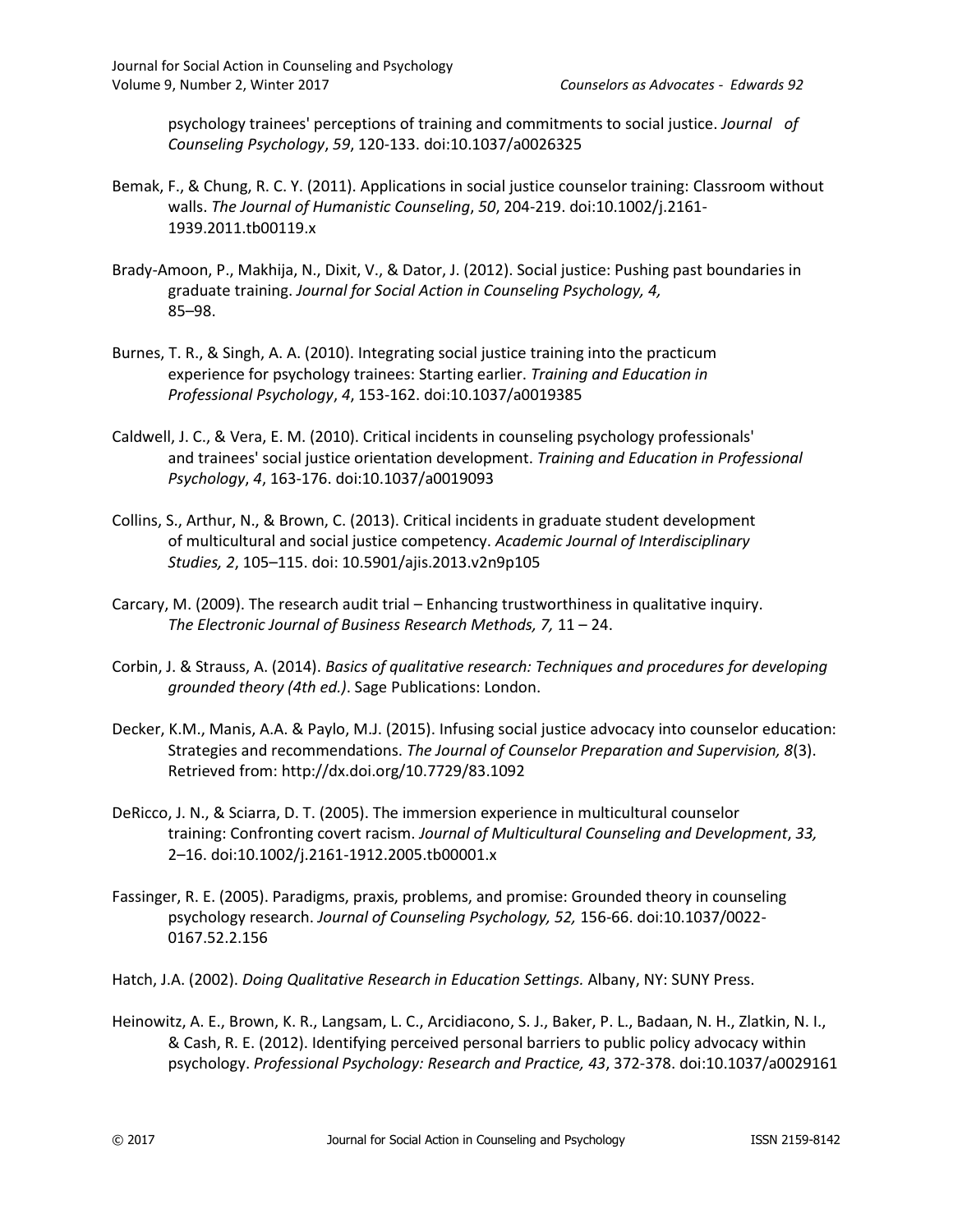- Hipolito-Delgado, C., Cook, J. M., Avrus, E. M., & Bonham, E. J. (2011). Developing counseling students' multicultural competence through the multicultural action project. *Counselor Education and Supervision, 50*, 402-421. doi: 10.1002/j.1556-6978.2011.tb01924.x
- Ishii, H., Gilbride, D., & Stensrud, R. (2009). Students' internal reactions to a one-week cultural immersion trip: A qualitative analysis of journals. *Journal of Multicultural Counseling and Development, 37,* 15-27. doi:10.1002/j.2161-1912.2009.tb00088.x
- Lewis, J.A., Arnold, M.S., House, R., & Toporek, R.L. (2003). *ACA Advocacy Competencies*. Retrieved from https://www.counseling.org/knowledge-center/competencies
- Levers, M.D. (2013). Philosophical paradigms, grounded theory, and perspectives on emergence. *SAGE Open, 3,* 1-6. doi: 10.1177/2158244013517243
- Motulsky, S. L., Gere, S. H., Saleem, R., & Trantham, S. M. (2014). Teaching social justice in counseling psychology. *The Counseling Psychologist*, *42*, 1058-83. doi:0.1177/0011000014553855.
- Murray, C. E., Pope, A. L., & Rowell, P. C. (2010). Promoting counseling students' advocacy competencies through service learning. *Journal for Social Action in Counseling and Psychology, 2*, 29-47.
- Nilsson, J. E., & Schmidt, C. K. (2005). Social justice advocacy among graduate students in counseling: An initial exploration. *Journal of College Student Development, 46*, 267-279. doi:10.1253/csd.2005.0030
- Pope-Davis, D.B., Toporek, R.L., Ortega-Villalobos, L., Ligiero, D.P., Brittan-Powell, C.S., Liu, W.M., Bashshur, M.R., Codrington, J.N., & Liang, C.T. (2002). Client perspectives of multicultural counseling competence: A qualitative examination. *The Counseling Psychologist, 30,* 355–393. doi: 10.1177/0011000002303003
- Ratts, M. J., Singh, A. A., Nassar-McMillian, S., Butler, S. K., & McCullough, J. R. (2015). *Multicultural and Social Justice Counseling Competencies*. Retrieved from: http://www.multiculturalcounseling.org/index.php?option=com\_content&view=article&id=205: amcd-endorses-multicultural-and-social-justice-counselingcompetencies&catid=1:latest&Itemid=123
- Richie, B., Fassinger, R. E., Linn, S. G., Johnson, J., Prosser, J., & Robinson, S. (1997). Persistence, connection, and passion: A qualitative study of the career development of Highly achieving African American–Black and White women. *Journal of Counseling Psychology*, *44*, 133-148. doi:10.1037/0022-0167.44.2.133
- Rodgers, B.L., & Cowles, K.V. (1993). The qualitative research audit trail: A complex collection of documentation. *Research in Nursing & Health, 16*, 219-226. doi: 10.1002/nur.4770160309
- Stajkovic, A.D., & Luthans, F. (1998). Self-efficacy and work-related performance: A meta-analysis. *Psychological Bulletin, 124*, 240-261. doi: 10.1037/0033-2909.124.2.240